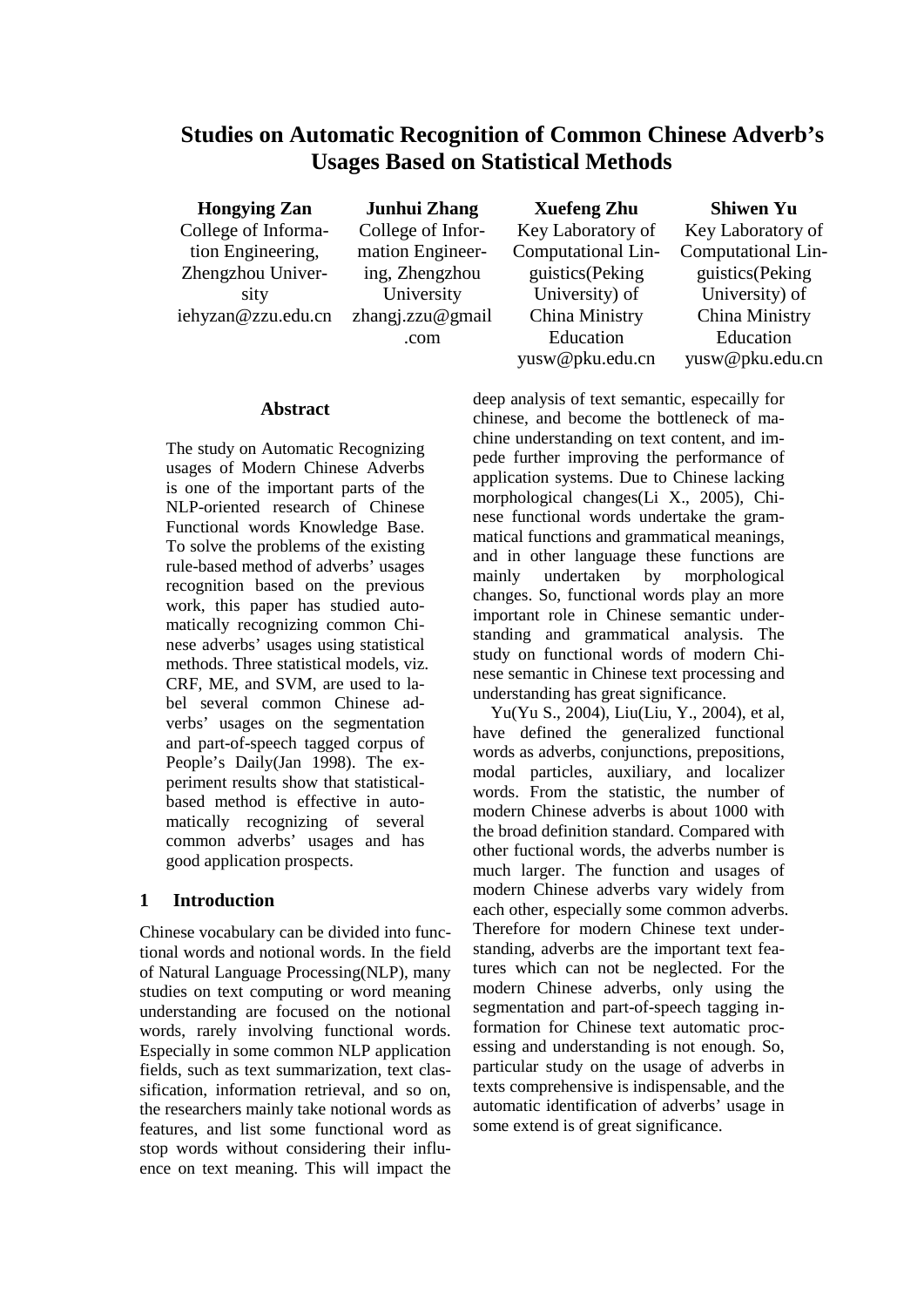#### **2 Related Researches**

The work of automatically recognizing usages of adverbs of modern Chinese is part of the NLP-oriented research of Modern Chinese Functional Words Knowledge Base. Yu et al. proposed the idea of building the "Trinity" knowledge-base of generalized functional words(Yu, S., 2004), and defined the generalized functional words as adverbs, conjunctions, prepositions, modal particles, auxiliary, and localizer words(Yu, S., 2004)(Liu, Y., 2004). Zan et al. described adverb's usages using formal rules(Zan, H., 2007a), and initially built the machineoriented modern Chinese adverb dictionary and the usage rule base(Zan, H., 2007b),. Hao et al. imported the dictionary and rule base(Hao, L., 2007). Based on the previous work, Liu et al. realized an automatically rule-based recognizing system and got precision at 74.89%(Liu, R., 2008).

The rule-based method has the advantage of simple, intuitive, strong pertinence, etc, but it also has the shortcomings of lower coverage, and it is difficult to be further optimized or generalized. For example, there are some adverbs which different usages are difficult to describe using formal rules, such as:

(1)想睡觉尽管睡,反正是星期天。 [(1)It is Sunday, you can sleep in at wi11.]

(2)她们俩听报告时尽管说话,报告的内容 根本没听见。

[(2)They were always talking while listensing report, so they catched nothing of the report content.]

In the adverb usage dictionary, the adverb "jinguan/尽管" has two meanings:  $\leq d$  jin3guan3 1> and  $\leq d$  jin3guan3 2>. The meaning of "jinguan/尽管" in sentence (1) is belong to  $\langle d \rangle$  in3guan3 1>, it means the action or behavior can be without any limitations; the meaning of "jinguan/尽管" in sentence (2) is belong to  $\langle d \rangle$  in3guan3 2>, it means the action or behavior is continuously. This two meanings are very easy to distinguish manually, but they are hard to identify automatically. The two meanings' discrimination cannot accurately describe using formal rules.

Moreover, the rule-based method also exists some other problem, for example, some adverbs' usages require modifying verb phrase, or clauses, or used in imperative, and so on. These problems need deep syntactic even semantic knowledge to solve. But this is lack in the segmentation and part-ofspeech tagging corpus. So, the rule-based method will be unable to identify the adverbs' usages in such situations.

To solve the problems of the existing rulebased method of adverbs' usages recognition, based on the foundation of the previous work, this article considers using statistical method to recognize adverbs' usages automatically. This method can be continuously optimized according to actual training data and language model, it will avoid the limitations of rule-based method.

## **3 Studies on Automatic Recognition of Adverbs' Usages Based on Statistical methods**

In NLP, the research can be divided into three questions: point, sequence, and structure(Vapnik V., 1998). For the Chinese adverbs' usages recognition task, it can be taken as a point question which classify the context of adverbs, and also can be taken as a sequence question which recognize the adverb sequence in the sentence. So, we choose three statistical models: Conditional Random Fields(CRF), Maximum Entropy(ME), and Support Vector Machine(SVM), which have good performance and used widely in the field of machine learning. CRF and ME model can be used in sequence tagging, and SVM is a better statistical models in categories.

### **3.1 Statistical models**

CRF is advanced by J. Lafferty(Lafferty J., 2001). It is one of the undirected graph models. Given input sequence corresponding conditional probability of label sequence, this model's training target is to find the maximum of conditional probability. It has been widely used in the field of NLP, such as Chinese Word Segmentation(Miao X., 2007), Named Entity Recognition(Chen W., 2006)(Shi S., 2006)(Guo J., 2007)(Zhang J., 2006), Syntactic Analysis(Fei Sha, 2003), and so on.

ME has been widely used for classification problem. The basic idea of ME is to dig the potential constraint conditions in the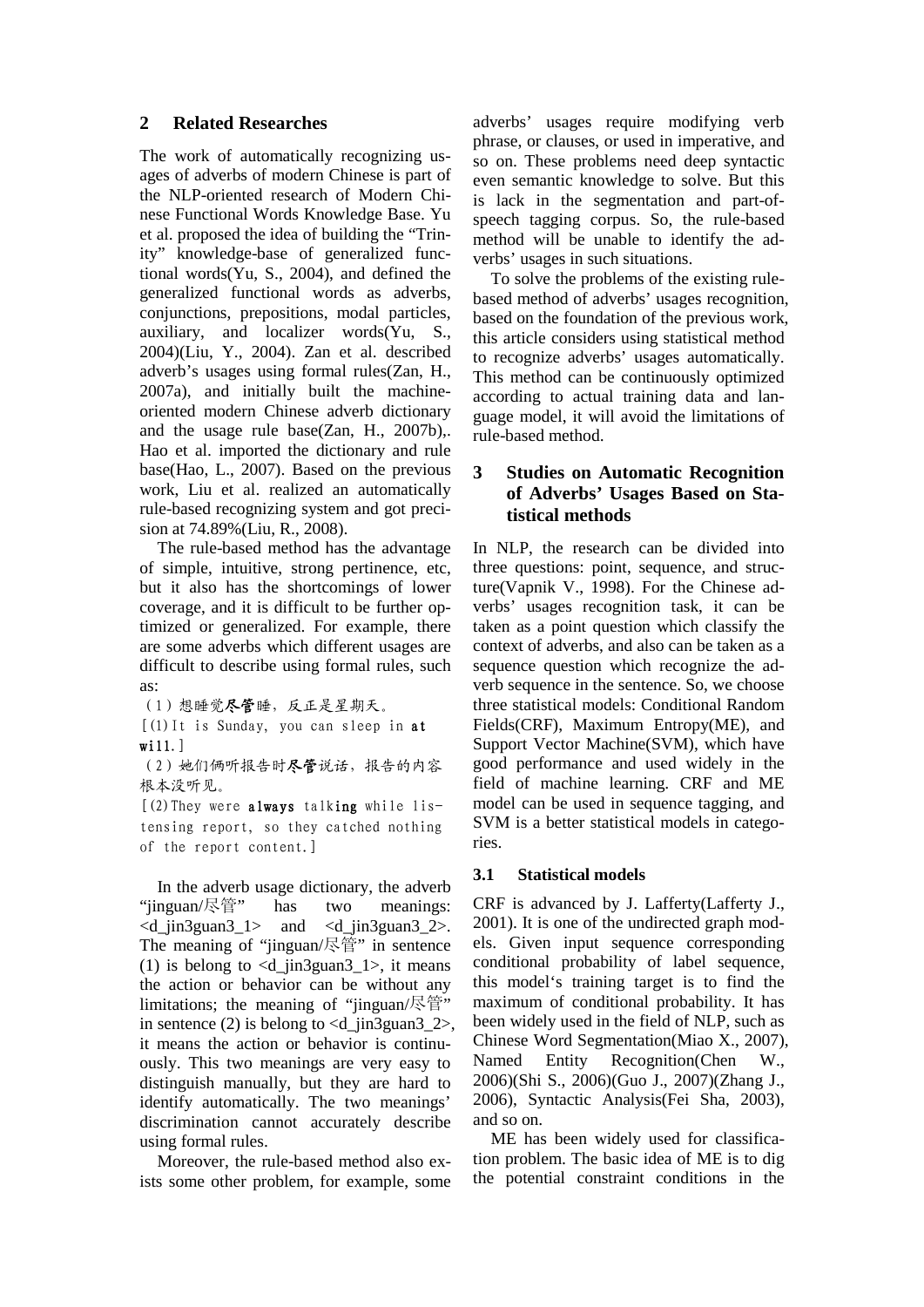known event sets, and then choose a model which must satisfy the known constraint conditions, while possibly let the unknown event uniform distribution. In the NLP applications, the language model based ME does not dependent on domain knowledge, and is independent of the specific task. It has been use in many key fields of NLP, and has achieved good results in Named Entity Recognition(Wang J., 2005), POS tagging(Zhang L., 2008), Chunking Analysis (Li S., 2003), Text Emotional Tendencies Classification(Liu, K. 2008).

SVM is a statiscal machine learning method and has good performance in classification(Vapnik V., 1998). In NLP, SVM is widely used in Phrases recognition(Li, G., 2005), Word Sense Disambiguation(Yu, K., 2005)(Lu, Z., 2006), Text classification, and so on. SVM has good generalization ability, and can well classify the data in the training sample limited circumstances. To the usage recognition of adverbs, the available data is limited, so using SVM may be good.

CRF, ME and SVM are the outstanding statistical models in machine learning. CRF can well consider the mutual influence between usage marks, and overcomes the problem of marker offset. This is good for some rare usage recognition of adverb. The language model built by ME method is independent to specific tasks, and domain knowledge. ME can effectively use context information, and comprehensively evaluate the various characteristics. SVM has good generalization ability, and can well classify the data in the training sample limited circumstances. The advantages of these models are beneficial to recognize adverbs' usages correctly.

In this paper, we use  $CRF++^1$ , the ME toolkit maxent<sup>2</sup> of Zhang Le, and LibSV $M<sup>3</sup>$ toolkit as the automatic tagging tool in our experiments.

#### **3.2 Feature Selection of Models**

Linguists Firth once said "You shall know a word by the company it keeps"(Firth, 1957). This refers to the mean of a word can only be judged and identified from the words associated with it. To the adverbs' usage recognition, it also needs to get the word's usage knowledge from the contexts. Through analyzing some examples, we found that words and part of speech in the contexts are useful to identify adverbs' usages. Therefore, in our experiment, to CRF and ME model, we select 3 template features as table 1. The value of n can take 2, 3, 4, 5, 6, and 7.

Table 1 Feature Template

| ID             | Meanings                                                                                                       |
|----------------|----------------------------------------------------------------------------------------------------------------|
| T1             | words, within the destined context window                                                                      |
|                | n                                                                                                              |
| T <sub>2</sub> | the part of speech, within the destined con-<br>text window $\boldsymbol{n}$                                   |
|                |                                                                                                                |
| T3             | $\begin{cases} the words + part of speech + the combina-tion of both, within the destined context \end{cases}$ |
|                |                                                                                                                |
|                | window $n$                                                                                                     |

In the SVM experiment, the feature is numeric characteristics. To the adverb in the sentence, through selecting the window size of the context, and then calculating the mutual information(MI) of the features in the window and the adverb, the result of MI as feature vector. The MI between word *w* and word *u* can be calculated as follows,

$$
I = \log \frac{p_1 * p_2}{p} \qquad (1)
$$

Where:

*p1*: the frequency of *u* in the corpus *p2*: the frequency of t in the corpus *p*: the co-occurrence frequency of *w* and *u*

#### **4 Experiments and Results Analysis**

#### **4.1 Experimental Corpus**

The experimental data is the segmentation and part-of-speech tagged corpus of People's Daily(Jan 1998). First, we use the rule-based method(Liu, R., 2008) to tag the adverbs' usages in the experimental data. Then, we manually check the tagging results and get he standard corpus for experiment data. Observing the experiment data, the usage distribution of many adverbs' is very imbalance. Some adverbs have hardly appeared, and some usages of some adverbs have hardly appeared. If we choose this kind of adverbs for statistical experiment, it will bring great effect to the experiment results. Therefore, after analyzing the corpus, we consider to

<sup>1</sup> CRF++: Yet Another Toolkit[CP/OL].

http://www.chasen.org/~taku/software/CRF++ <sup>2</sup>

http://homepages.inf.ed.ac.uk/s0450736/maxent\_toolkit.html  $3$  http://www.csie.ntu.edu.tw/~cjlin/libsvm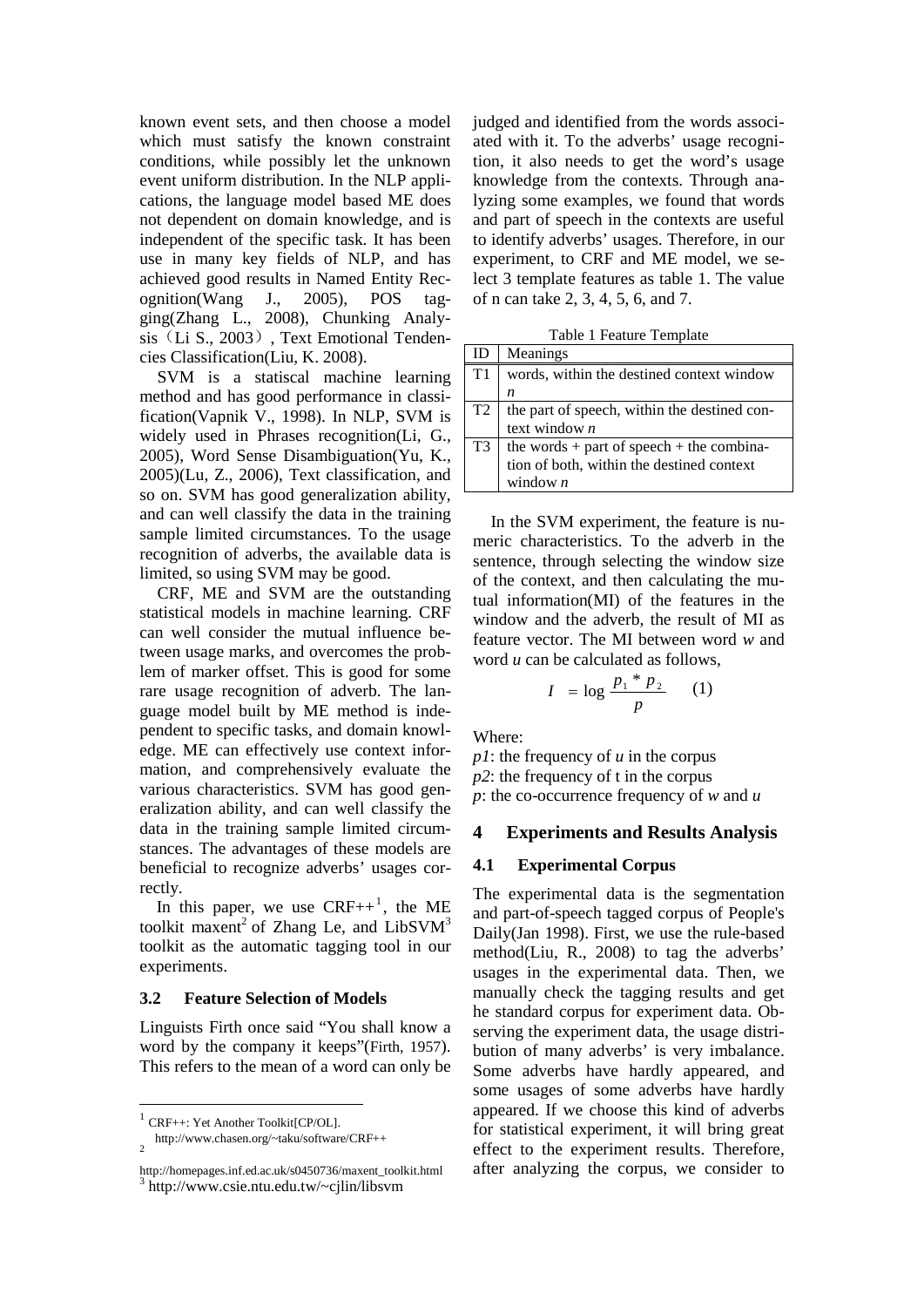choose seven common Chinese adverbs which usage distribution is somewhat balanced in the corpus as the object of statistical learning.

#### **4.2 Performance Evaluation**

In the experiment, we use the precision $(P)$  as the evaluation measure of the experimental results. To the word *W* and its usage *i*, we define P as followed:

$$
P = \frac{the\ correct\ tag\ number\ of\ usage\ i}{the\ tag\ number\ of\ usage\ i}
$$
 (2)

#### **4.3 Analysis of Experimental Results**

In order to verify the performance of models, to every adverb, we use 4 fold crossvalidation experiments. The results are the average results of cross-validation.

**Experiment 1**: Performance comparison experiment of Statistical methods and rule method

Aiming at the different statistical models, by selecting different feature, we did 3 groups experimental separately. For CRF and ME, we select T1 while n=2. To SVM we take MI as feature while the window size is 2. Results are shown in Table 2.

| Table 2 The experiment result of rule-based |
|---------------------------------------------|
| method and the statistic-based method       |

| Method            | Rule- | CRF   | MЕ    | SVM   |
|-------------------|-------|-------|-------|-------|
| Adverb            | based |       |       |       |
| bian/便            | 0.409 | 0.459 | 0.453 | 0.876 |
| fenbie/分别         | 0.506 | 0.673 | 0.679 | 0.905 |
| Jiu/就             | 0.339 | 0.776 | 0.608 | 0.59  |
| tebie/特别          | 0.697 | 0.783 | 0.652 | 0.932 |
| yi/已              | 0.511 | 0.91  | 0.71  | 0.974 |
| shifen/ $+\oplus$ | 0.712 | 0.95  | 0.865 | 0.993 |
| xianhou/先后        | 0.963 | 0.575 | 0.59  | 0.846 |
| average           | 0.55  | 0.729 | 0.66  | 0.885 |
| precision         |       |       |       |       |

From Table 2 we can see that the statisticbased results are better than the rule-based results on the whole. The average precision has been raised from 55% to 88.5%. It can clearly be seen that the statistical method has

better adaptability and good application prospect in automatic identification of modern Chinese adverbs' usages.

At the same time, we can see that the statistical result of adverb "xianhou/先后" is obviously lower than the rule-based method. This is because the different usage of it can be easily distinguished from its rule, so the precision of rule-based method is higher than statistic-based method. To these words, we consider to use the method that combines the statistics-based and rules-based method.

**Experiment 2**: Statistical experiment under different feature template

By choosing different feature templates, this experiment to analyze the influence of different feature to the statistical method. Figure 1 is the average results of 6 adverbs(removing adverb "xian hou/先后") using three models. The abscissa 1-6 is the feature in the template T1 while n take 2, 3, 4, 5, 6, 7 separately. Figure 2 is the average results of these adverbs using CRF and ME with template T1, T2, and T3(see Table 1). The abscissa 1-3, 4-6, 7-9 ,10-12, 13-15, 16- 18, is T1, T2, T3 while n take 2, 3 ,4 ,5, 6, 7.

From Figure 1 and Figure 2, we can see that the precision of statistical results have not great changes by choosing different context window. In general it can be achieved the best result within the window size  $(-4, +4)$ of the context. So, in the current scale of corpus, big window size may be not better when recognizing usages of adverbs, and it may bring more noise for recognizing with the increase of window size. But observing experimental results of specific words, we found that it's not all of the words exist this phenomenon. Figure 3 and Figure 4 is the result of adverb "jiu/就" and "bian/便" using three models with  $T1(n=2,...,7)$ .

From Figure 3 and Figure 4, we can see that to different adverbs, the results of three models are not same, and even have big difference. To adverb "jiu/就", CRF is the best, SVM is the worst. To adverb "bian/便", SVM is the best, and the difference between CRF and ME is not very large. (Ma Z., 2004) also pointed out that every adverb needs to be synthetically analyzed and researched.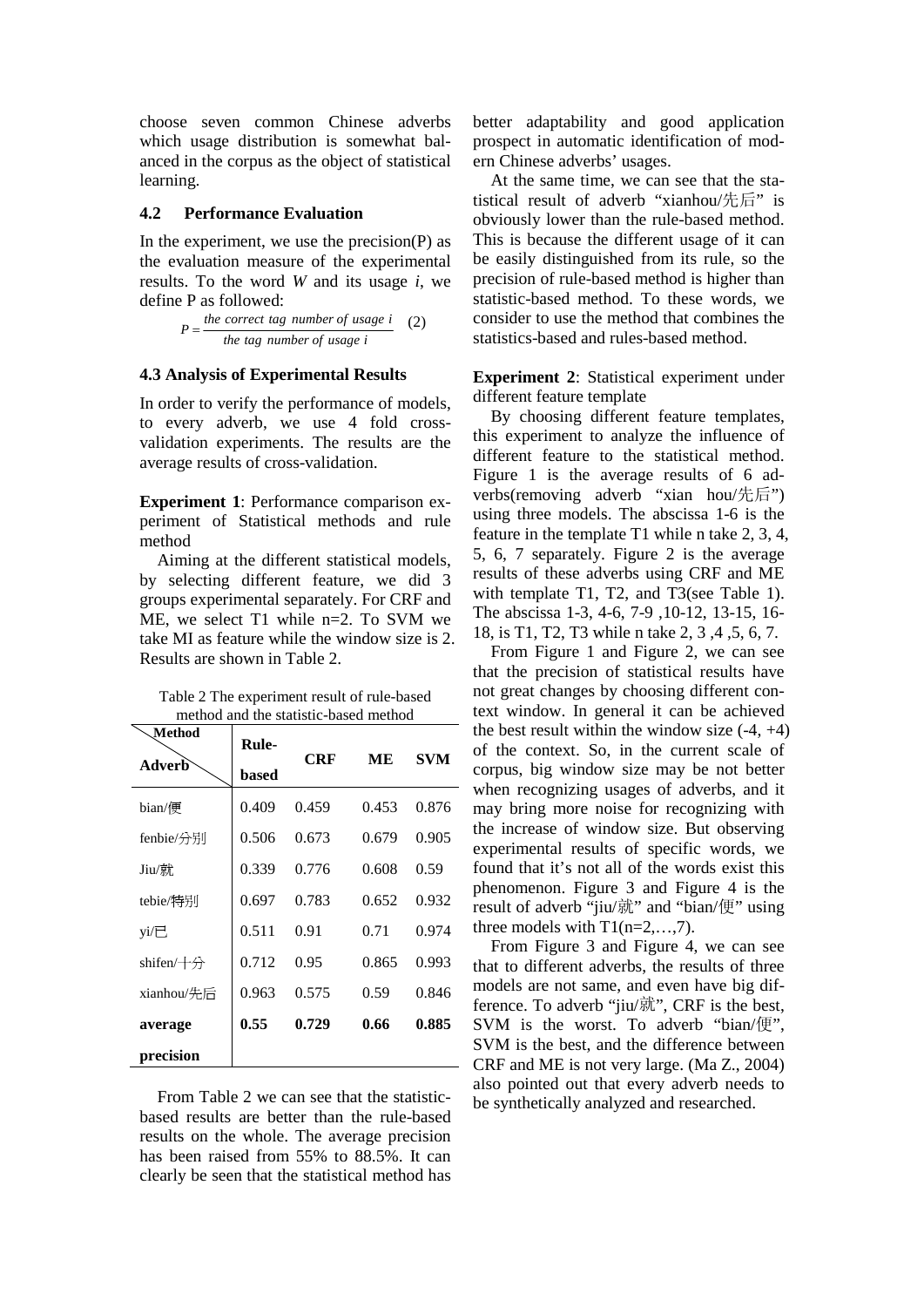

Figure 1 Average result of three models with  $T1(n=2,...,7)$ 



Figure 3 Adverb Result of adverb "jiu/就" using three models with  $T1(n=2,...7)$ 

So, to different adverb, we may be select different statistical model based on its own characteristics. For some common Chinese adverb, it's very important to study and contrast case-by-case.

#### **5 Conclusions**

The article makes a preliminary study on automatically recognizing common adverbs' usages. From the experimental results wen can see, compared with the rule-based method, statistic-based method has obvious advantages.

This article is a continuation of the work of Functional Word Knowledge Base. Furthermore, we will study the method that combines the rule-based method and the statistic-based method to automatically recognizing adverbs' usages, and further enhance the recognition precision. We hope our study can help the Chinese lexical semantic analysis, and make a good base to the Chinese text machine understanding and the application of natural language processing.



 Figure 2 Average result of CRF and ME with T1, T2, T3(n=2,..,7)



Figure 4 Adverb Result of adverb "bian/便" using three models with  $T1(n=2,...7)$ 

#### **Acknowledgement**

The work in this paper was supported by the China National Natural Science Foundation (No. 60970083), the Open Project Program of the Key Laboratory of Computational Linguistics(Peking University)(KLCL 1004) of China Ministry Education, and the Outstanding Young Talents Technology Innovation Foundation of Henan Province(No. 104100510026).

#### **References**

- Chen Wenliang, Zhang Yujie, Hitoshi Isahara. *Chinese named entity recognition with conditional random fields*. In 5<sup>th</sup> SIGHAN Workshop on Chinese Language Processing, Australia, 2006.
- Fei Sha , Fernando Pereira. *Shallow parsing with conditional random fields.* In: the proceedings of Human Language Technology/North American chapter of the Association for Computational Linguistics annual meeting, 2003: 213-220.